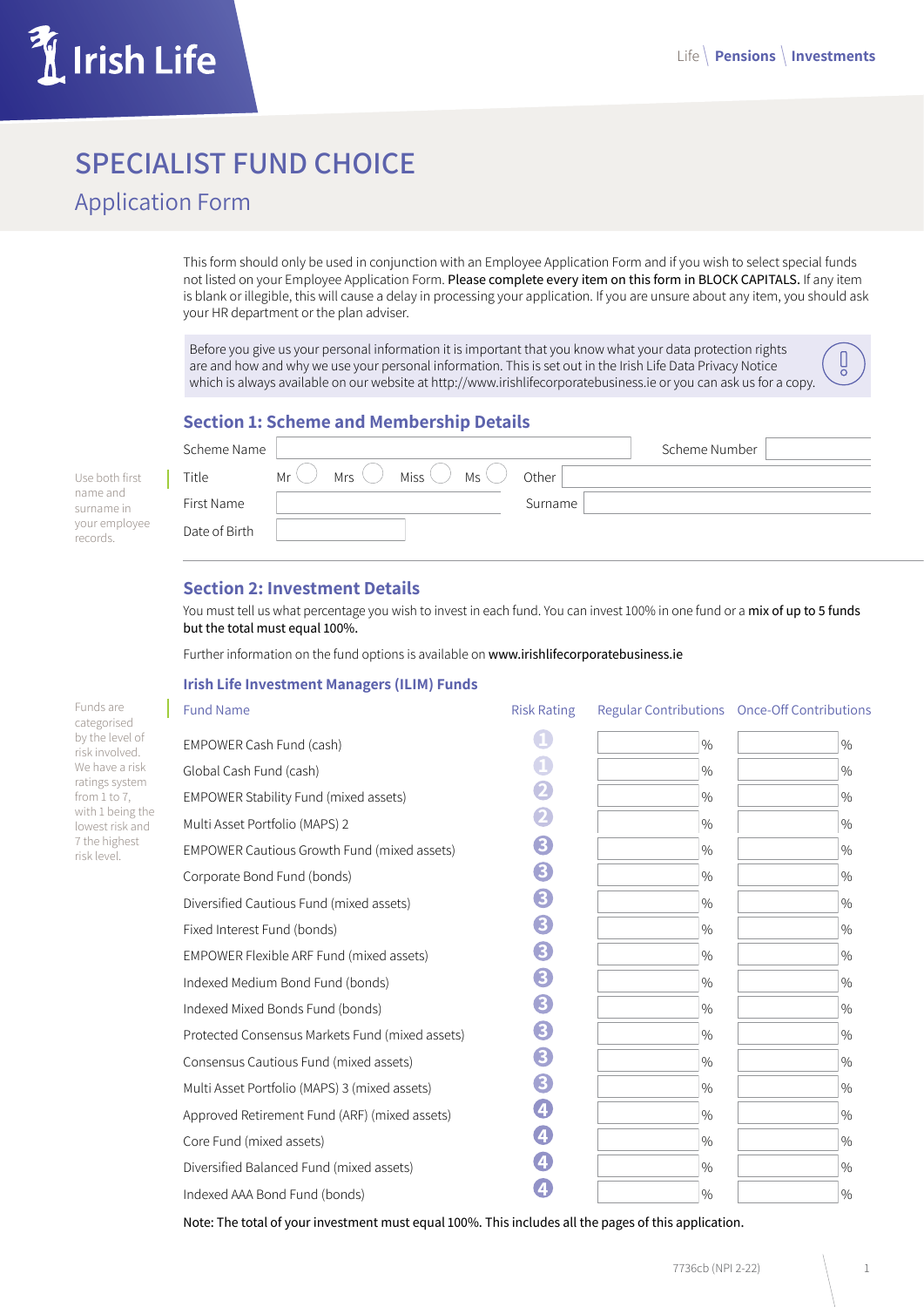| $\%$ | $\%$ |
|------|------|
| $\%$ | $\%$ |
| $\%$ | $\%$ |
| $\%$ | $\%$ |
| $\%$ | $\%$ |
| $\%$ | $\%$ |
| $\%$ | $\%$ |
| $\%$ | $\%$ |
| $\%$ | $\%$ |
| $\%$ | $\%$ |
| $\%$ | $\%$ |
| $\%$ | $\%$ |
| $\%$ | $\%$ |
| $\%$ | $\%$ |
| $\%$ | $\%$ |
| $\%$ | $\%$ |
| $\%$ | $\%$ |
| $\%$ | $\%$ |
| $\%$ | $\%$ |
| $\%$ | $\%$ |
| $\%$ | $\%$ |
| $\%$ | $\%$ |
| $\%$ | $\%$ |
| $\%$ | $\%$ |
| $\%$ | $\%$ |
| $\%$ | $\%$ |
| %    | $\%$ |
| $\%$ | $\%$ |
| $\%$ | $\%$ |
| $\%$ | $\%$ |
| $\%$ | $\%$ |
| $\%$ | $\%$ |
| $\%$ | $\%$ |
| $\%$ | $\%$ |
| $\%$ | $\%$ |
|      |      |

Note: The total of your investment must equal 100%. This includes all the pages of this application.